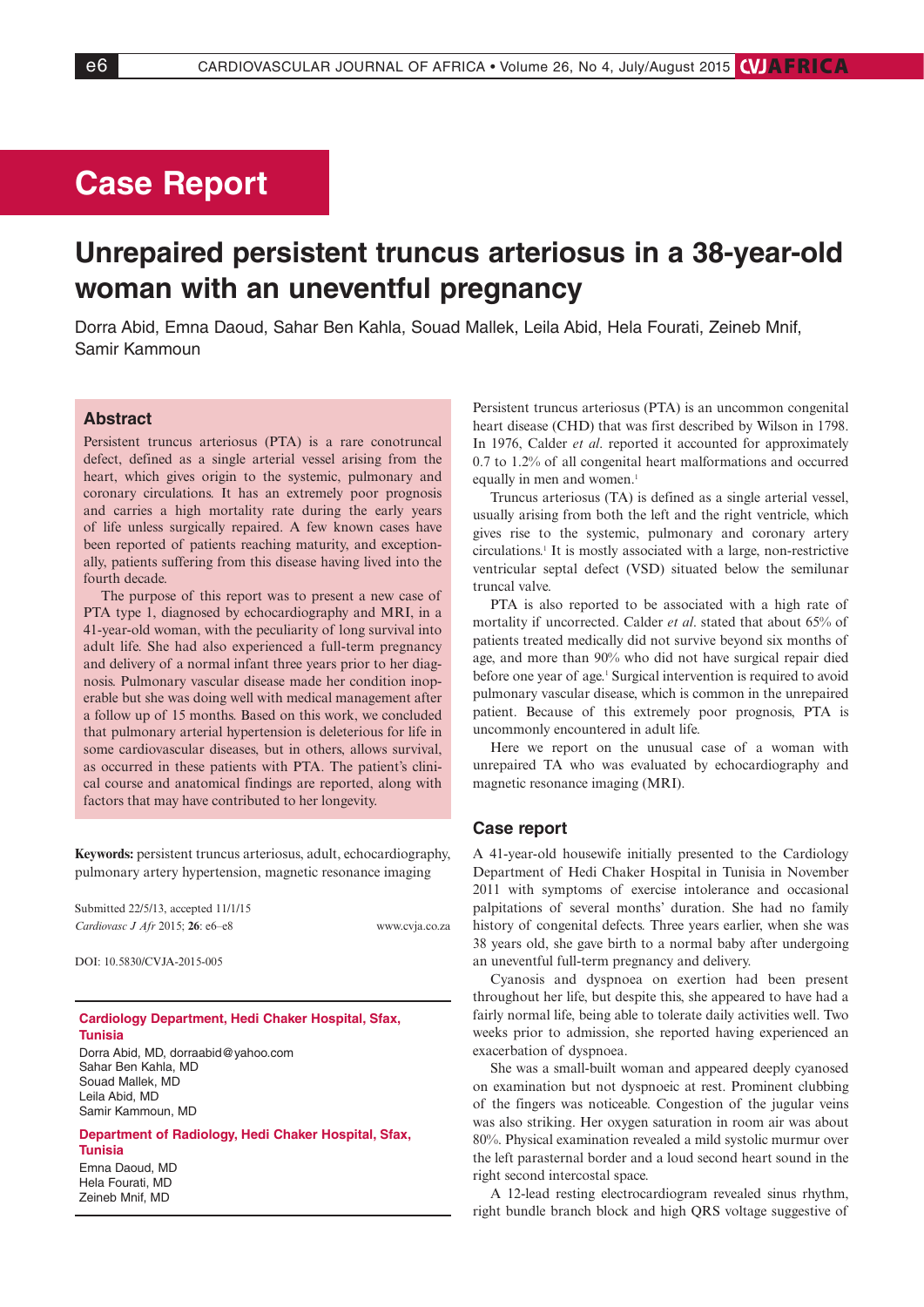

**Fig. 1.** Transthoracic echocardiogram revealed a hypertrophied right ventricle, a single great vessel (persistent truncus arteriosus) overriding both ventricles, and a large single subtruncal ventricular septal defect. LA, left atrium; RA, right atrium; LV, left ventricle; RV, right ventricle; TV, troncal valve; PA, pulmonary artery.

biventricular hypertrophy. A chest radiograph revealed marked cardiomegaly with a prominent main pulmonary trunk and increased pulmonary vascularity.

Transthoracic echocardiography indicated a levocardia heart with atrial situs solitus and concordant atrioventricular connections. Marked biventricular hypertrophy in the fourchamber view was also evident. The left ventricle demonstrated a normal ejection fraction. The most striking finding was a single large vessel arising from the base of the heart, with mild regurgitation related predominantly to the summit of the right ventricle (70%). A large, non-restrictive outlet VSD was noted

beneath the truncal valve (Fig. 1). Neither the pulmonary artery (PA) nor the pulmonary valve could be seen.

Cardiac MRI was also performed to better delineate the origin of the pulmonary arteries. It demonstrated a dilated common arterial trunk with the left and right pulmonary arteries arising from a short main pulmonary trunk at the posterior side of the common arterial trunk. The left ventricle (LV) was normal in size. The right ventricle (RV) was also normal in size with concentric hypertrophy. A large, subarterial VSD was noted beneath the truncal valve, which was trileaflet, with mild insufficiency (Fig. 2).



**Fig. 2.** MRI demonstrated a dilated common arterial trunk with the left and right pulmonary arteries arising from a short main pulmonary trunk at the posterior side of the common arterial trunk. LV, left ventricle; RV, right ventricle; TV, troncal valve; LPA, left pulmonary artery.